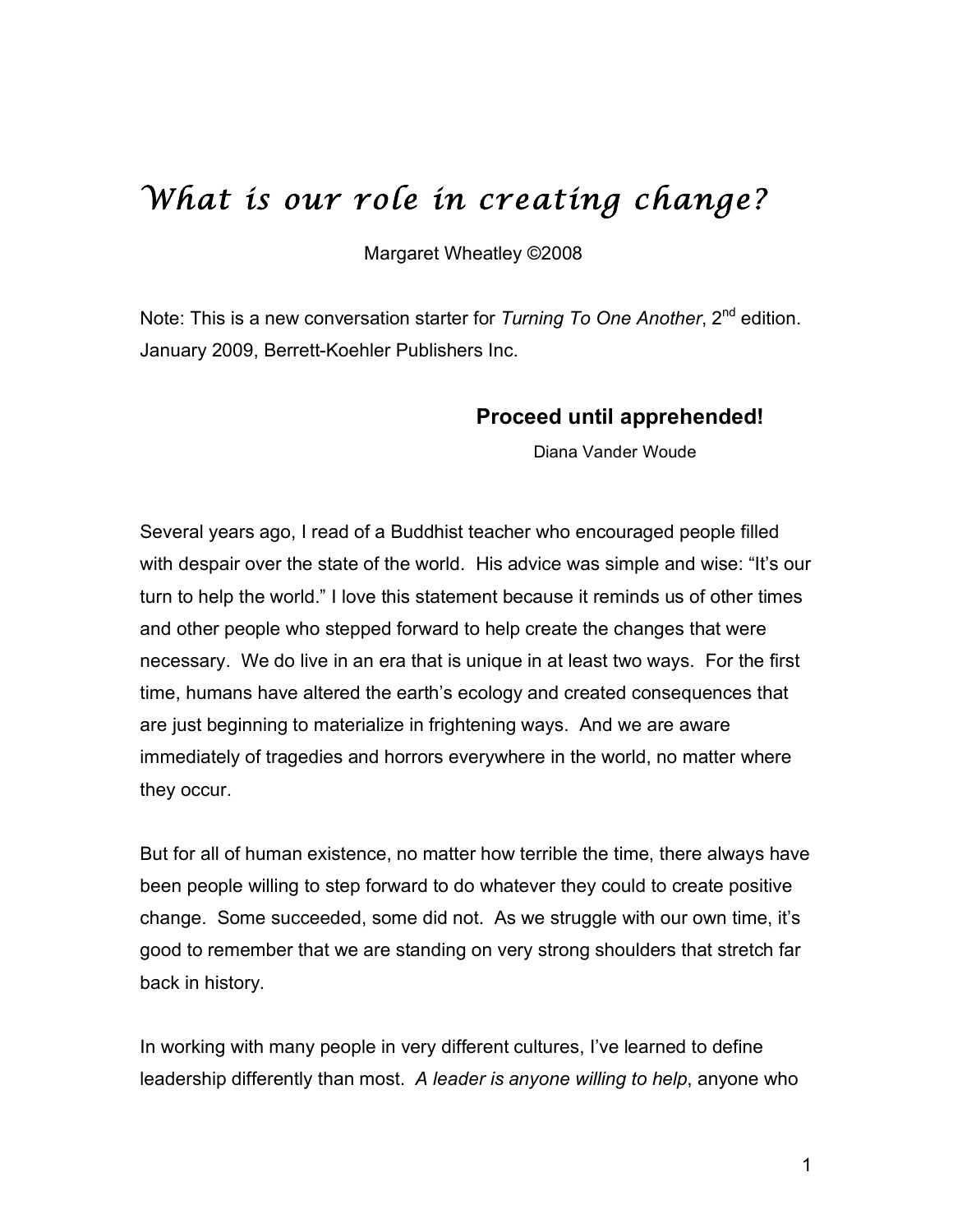sees something that needs to change and takes the first steps to influence that situation. It might be a parent who intervenes in her child's school; or a rural village that works to get clean water; or a worker who refuses to allow mistreatment of others in his workplace; or a citizen who rallies her neighbors to stop local polluters. Everywhere in the world, no matter the economic or social circumstances, people step forward to try and make a small difference.

Because a leader is anyone willing to help, we can celebrate the fact that the world is abundantly rich in leaders. Some people ask, "Where have all the leaders gone?" But if we worry that there's a shortage of leaders, we're just looking in the wrong place, usually at the top of some hierarchy. Instead, we need to look around us, to look locally. And we need to look at ourselves. When have we moved into action for an issue or concern that we cared about? When have we stepped forward to help and thereby become a leader?

The process that creates change in the world is quite straightforward. We notice something that needs to be changed. We keep noticing it. The problem keeps getting our attention, even though most people don't notice that there's even a problem. We start to act, we try something. If that doesn't work, we try a different approach. We learn as we go. We become very engaged with the issue, spending more and more time on it. We become exhausted by our efforts, but still we keep going. The issue keeps calling to us. Any time we succeed, no matter how small the success, we gain new energy and resolve. We become smarter as we learn more about the issue and understand it better. We become more skillful at tactics and strategies. As we persevere, and if we are successful, more people join us. Sometimes we remain as just a small group, sometimes we give birth to a movement that involves tens of thousands, perhaps millions, of people.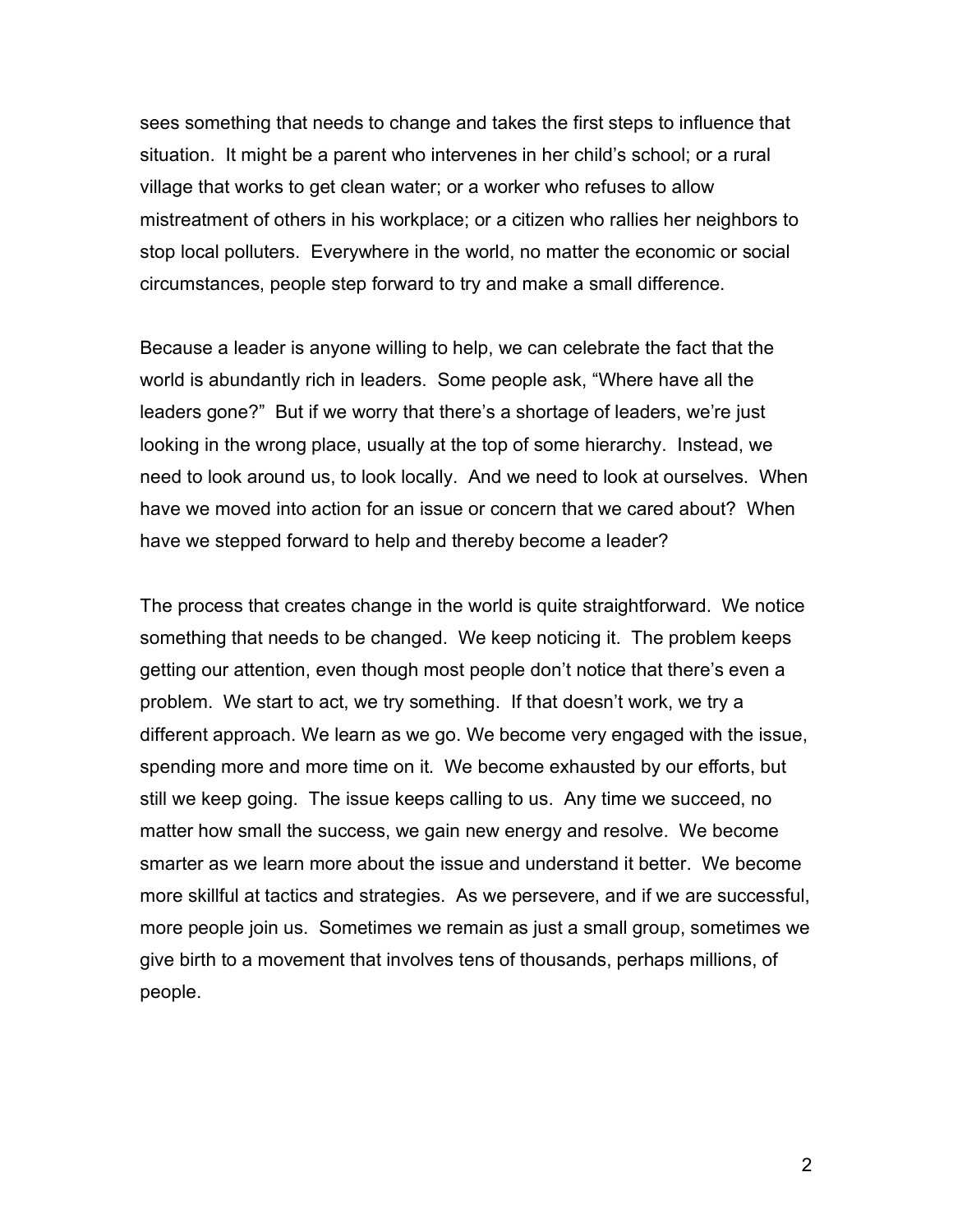This is how the world always changes. Even great and famous change initiatives begin this way, with the actions of just a few people, when "some friends and I started talking." Including those efforts that win the Nobel Peace Prize.

In 2004, Wangari Maatai was awarded the Nobel Peace Prize for her work in organizing The Greenbelt Movement which had planted over thirty million trees in Kenya and east Africa. Wangari was a biology professor at the University of Nairobi in Kenya. In a meeting with other Kenyan women, she learned that the fertile and forested land of her youth had been devastated. All the trees had been cut down for coffee and tea plantations. Local women now had to walk miles for firewood, and the water had become polluted with chemicals and runoffs from the plantations.

She knew that the solution to the plight of these women was to plant trees, to reforest the land. So she and a few women decided to begin immediately. They went to a large park in Nairobi and planted seven trees. However, five of these trees died. (The two that survived are still there today.) Their initial success rate was 28.5%, discouraging by anybody's standards. But they didn't give up. They learned from that experience and the women carried their learnings back to their villages. Gradually, they became skilled at planting trees. Other villages saw what they were doing and, over time, a large network of villages became engaged in tree planting. In less than 30 years, thirty million trees were flourishing in 600 communities, in 20 nations. Villages now have clean water, shade and local firewood, improved health and community vitality.

What if they had given up when the first five trees died? What if they had walked away and left it to the government or the U.N. to plant trees?

And yet, how is it possible to go from two trees to 30 million trees in just 27 years? Or, to go from a mere dozen men to 9 million people acting as one unified body in just a few weeks, as happened with the Polish Solidarity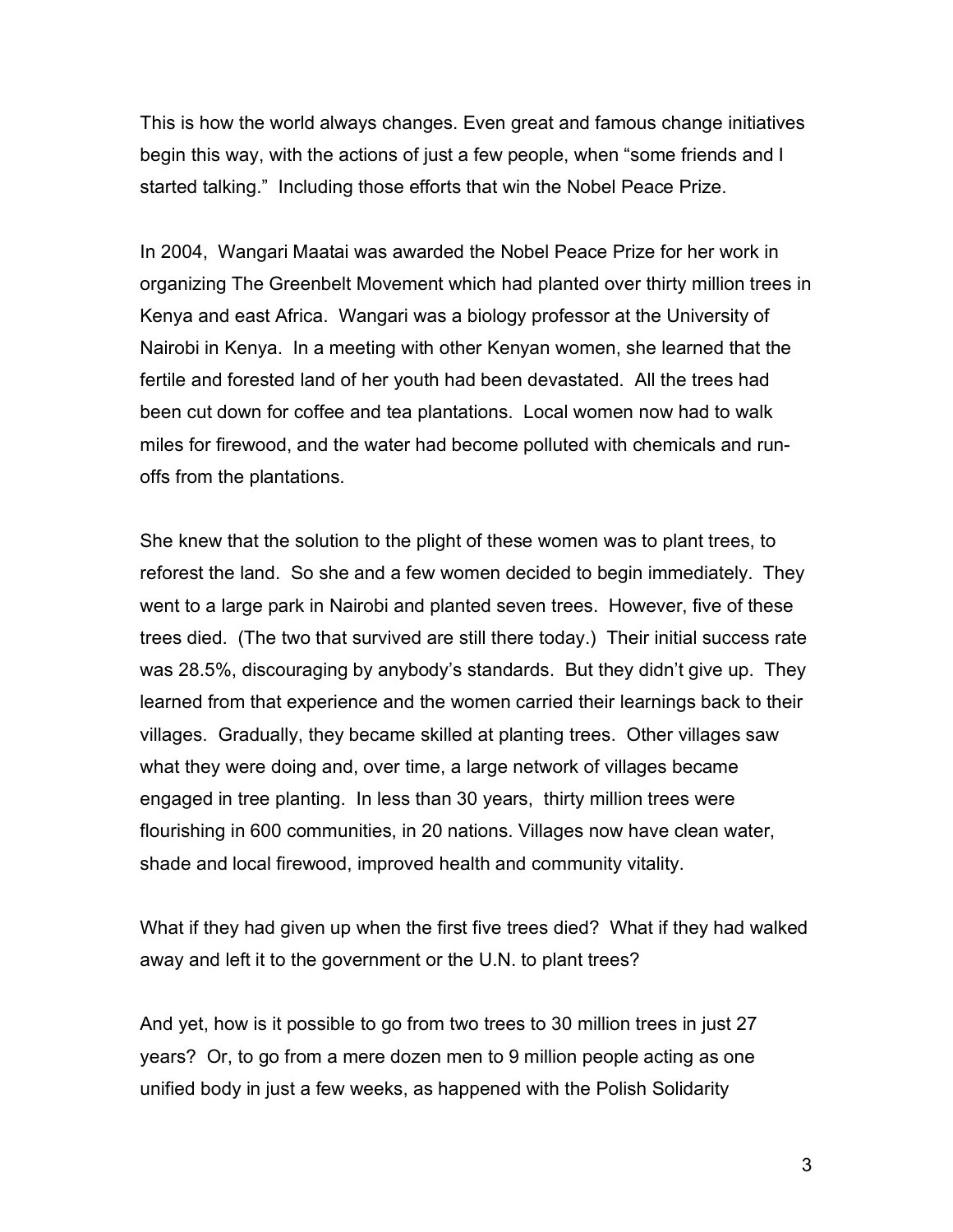Movement? This exponential growth is one gift of living in a network of relationships. If the issue is meaningful, people pay attention, see its value, and begin to talk to others. Such passion moves like wildfire through our networks and communities. Suddenly, we've reached millions of people and created largescale change. And it's always true that these large powerful changes begin with only a few people who decide to help.

We can rely on this change process. If we have an idea, or experience a tragedy, or want to resolve an injustice, we can step forward to help. Instead of being overwhelmed and withdrawing, we can act. We don't need to spend much time planning or getting senior leaders involved; we don't have to wait for official support. We just need to get started. When we fail, which of course we will, we don't become discouraged. Instead, we learn from our mistakes. We look for openings and opportunities that present themselves, even if they're different than what we thought we needed. We follow the energy of "Yes!" rather than accepting defeat or getting stuck in a plan.

And we never know at the beginning where we'll end up. And it doesn't matter. Wangari Maathai calls herself an "accidental activist," stepping forward to plant those first few trees because it felt like the right thing to do. She didn't know that she would end up in jail, or have her reputation deliberately destroyed by her government. She didn't know she'd win the Nobel Peace Prize. All she did was take that first step, and then the next, and then the next.

This is how the world changes. And this is why we need to step forward for what we care about. Little by little, step by step we can resolve the frightening issues of this time and restore hope to the future.

After all, it's just our turn to help the world.